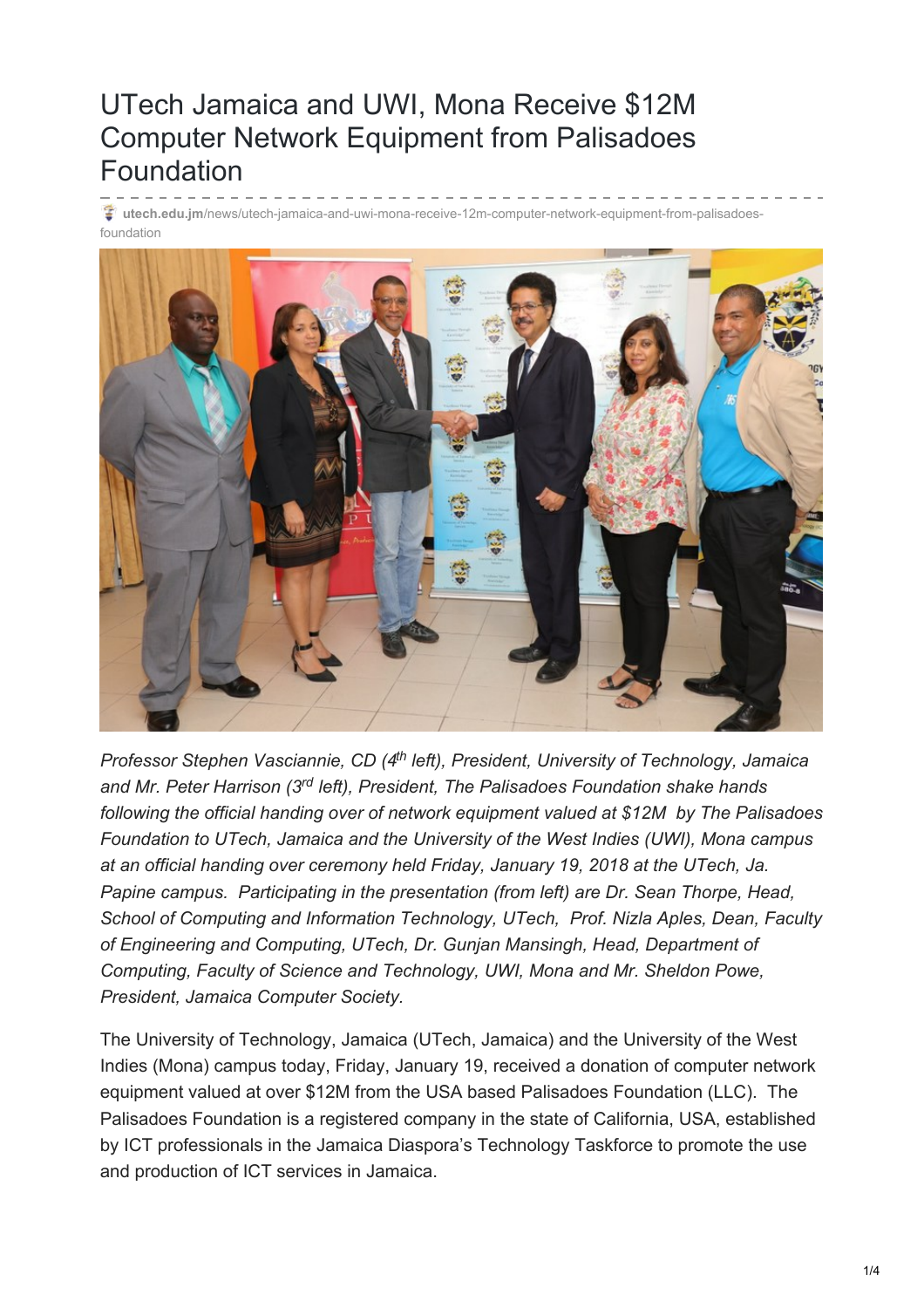The network equipment was formally handed over by Palisadoes Foundation President, **Mr. Peter Harrison** to UTech, Jamaica President,**Professor Stephen Vasciannie, CD** and to **Dr. Gunjan Mansingh**, Head, Department of Computing, Faculty of Science and Technology, UWI (Mona) campus at a special ceremony held at the UTech, Jamaica Papine Campus.

According to Harrison, a Jamaican who is Chief Technical Officer and Co-Founder of leading Silicon Valley company, Colovore, "this donation of equipment will facilitate Jamaican universities in creating an environment that encourages students and faculty to research, create and use Open Source software."

Harrison who has built the core web infrastructure for several of Silicon Valley's internet titans and previously worked in IT at Google and Netflix, pointed out that global companies such as Google, Amazon, Facebook, Oracle, Cisco and others are leaders in the Open Source software movement, adding that "success in Open Source will open many doors." Open source software is free to download, access, modify and use. Harrison expressed confidence that Jamaica can compete with the best in the world and have the capacity to create globally competitive software engineers and companies through exposure to Open Source software. He pledged the support of the Palisadoes Foundation in continued partnership with Jamaican universities and the IT industry towards this goal.

Prof. Stephen Vasciannie in welcoming the valuable donation and the partnership forged among UTech, UWI and the Palisadoes Foundation said that "it will support IT operations in all 34 laboratories across the UTech, Ja. Papine campus," adding that "the new network will certainly go a far way in enhancing the University's capacity to provide our students with every opportunity for knowledge sharing, development of technical competencies and experience in applying knowledge to problem-solving."

Dr. Gunjan Mansingh in her remarks asserted that Jamaican IT students are among the best in the world despite being less resourced than larger economies. Noting that one of the major challenges with Open Source adoption is the lack of trained IT personnel, Dr. Mansingh called for both UWI and UTech, Jamaica "to collectively work to train an appropriately skilled workforce in technology that satisfies not only the needs of the region but also competes internationally."

Dr. Sean Thorpe, Head, School of Computing and Information Technology, UTech, Jamaica who was instrumental in spearheading the acquisition of the IT equipment for both universities, said that it will support the continuous development of Open Source software projects and will enable the establishment of a Local Area Network (LAN) for students that is separate from the UTech, Ja campus student WiFi network which will enhance student customer experience. He noted Internet access for the equipment will be provided through a dedicated 200 Mbps data circuit.

The equipment donation was facilitated through the Jamaica Computer Society (JCS) which has historically collaborated with the Palisadoes Foundation. President of the JCS, **Mr. Sheldon Powe** said "Jamaica is a lot better for the equipment donation," and thanked the Foundation for giving back to Jamaica.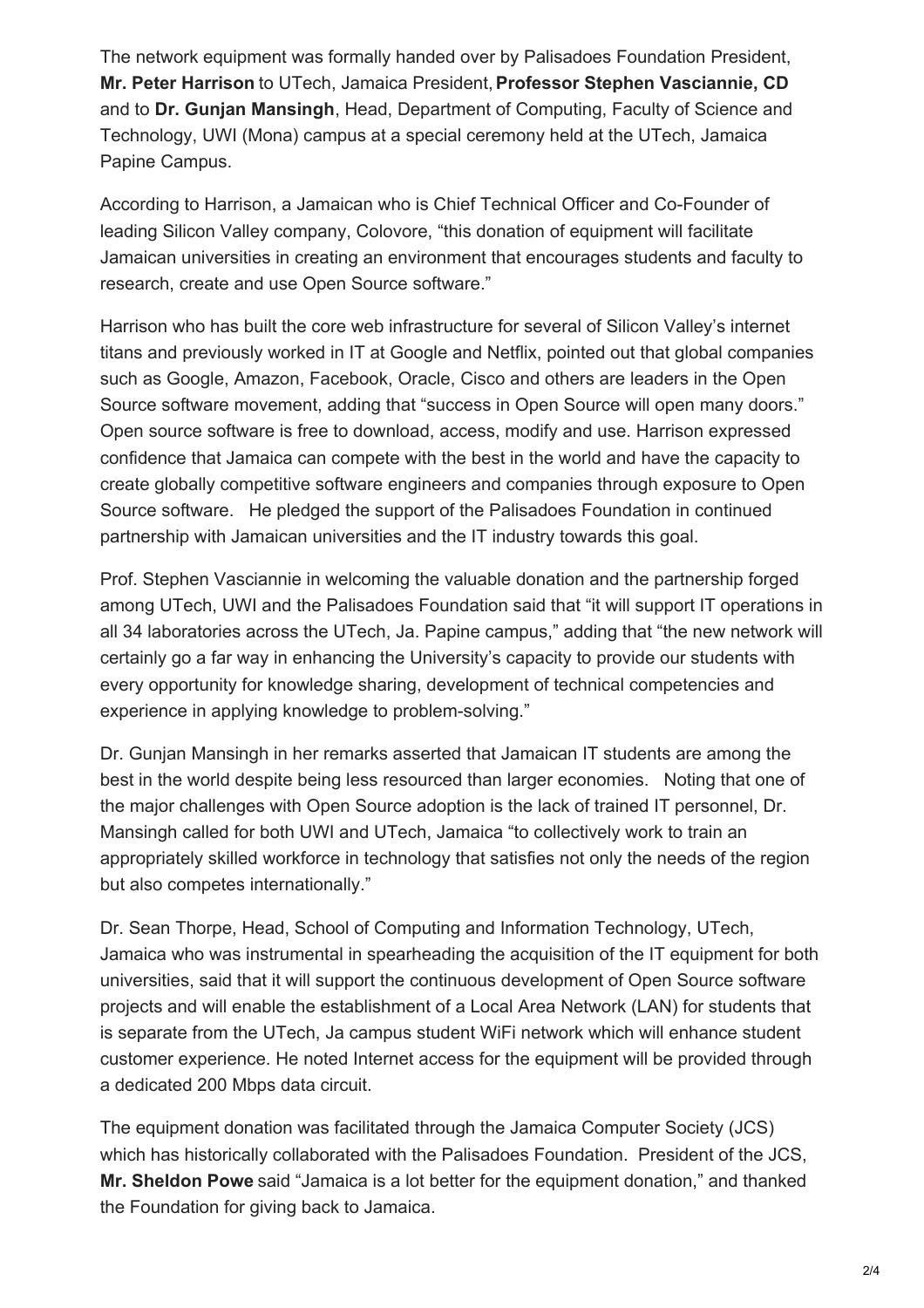

*Professor Stephen Vasciannie, CD, (2<sup>nd</sup> right), President, University of Technology,* Jamaica and Mr. Peter Harrison (2<sup>nd</sup> left), President, The Palisadoes Foundation shake *hands following the donation of network equipment worth \$12M dollars to UTech, Jamaica and UWI, Mona. Sharing in the presentation from left are students Mr. Agyei Masters, School of Computing and Information Technology, UTech, Jamaica and and Mr. Mathew Stone, UWI graduate student.*